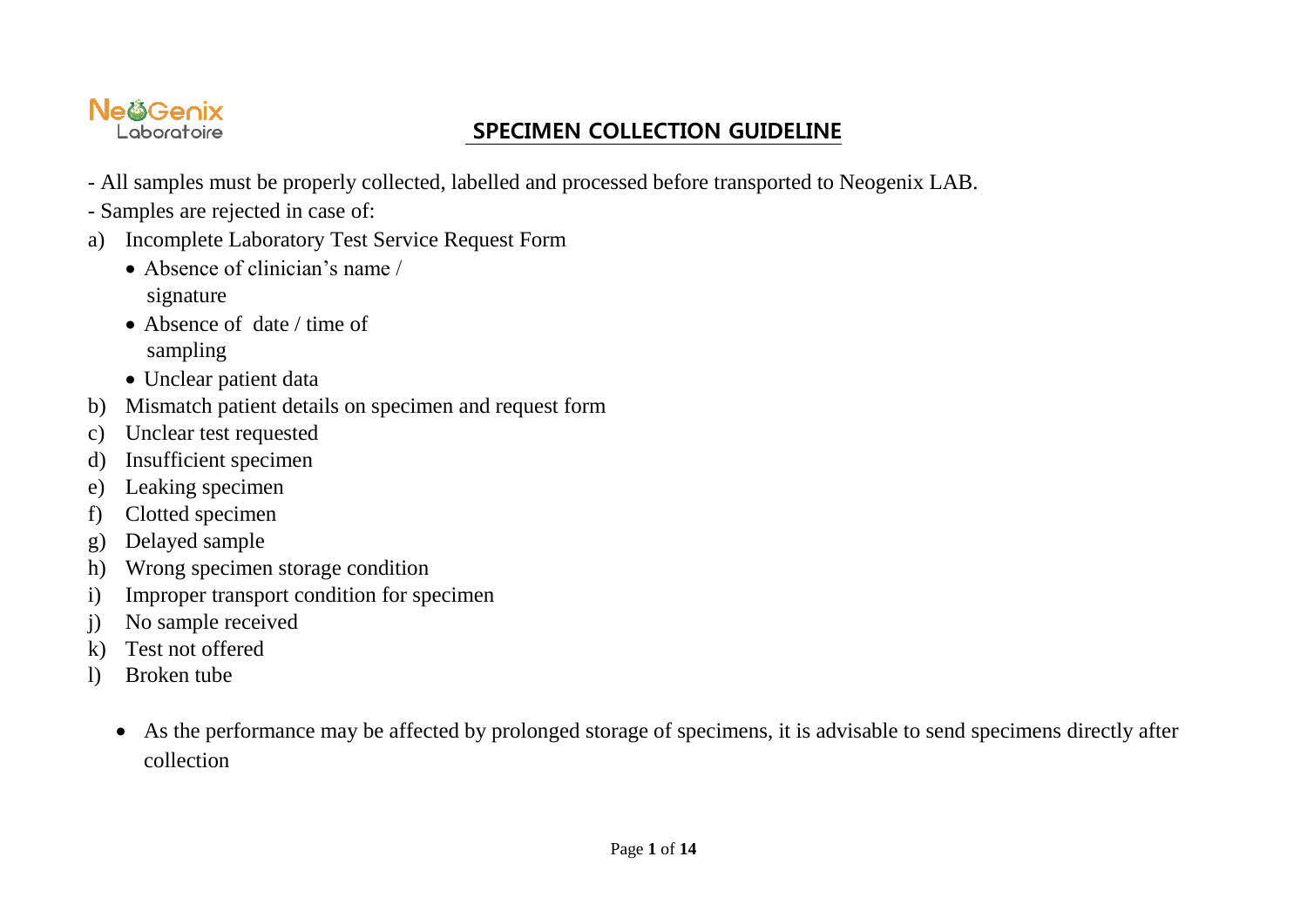| No.          | <b>Test</b>                                                                                                                                                                                                                                                                                                                                                  | <b>Requirements</b>                                                                     | <b>Container</b>            | <b>Picture</b>               | <b>Storage Condition</b>                                                                                                                                                                                                                                                                               |  |  |  |  |  |
|--------------|--------------------------------------------------------------------------------------------------------------------------------------------------------------------------------------------------------------------------------------------------------------------------------------------------------------------------------------------------------------|-----------------------------------------------------------------------------------------|-----------------------------|------------------------------|--------------------------------------------------------------------------------------------------------------------------------------------------------------------------------------------------------------------------------------------------------------------------------------------------------|--|--|--|--|--|
|              | <b>Immunosupression Panels and Bloodborne Infectious Diseases</b>                                                                                                                                                                                                                                                                                            |                                                                                         |                             |                              |                                                                                                                                                                                                                                                                                                        |  |  |  |  |  |
| $\mathbf{1}$ | BK Virus (BKV) Viral<br>≻<br>Load<br>Cytomegalovirus (CMV)<br>Viral Load<br><b>BKV</b> and CMV Combo<br>⋗<br>Epstein-Barr (EBV) Viral<br>≻<br>Load<br>Adenovirus Viral Load<br>⋗<br>Human<br>$\blacktriangleright$<br>Immunodeficiency virus<br>(HIV) Viral Load<br>Hepatitis C virus (HCV)<br>➤<br>Viral Load<br>Hepatitis B virus (HBV)<br>➤<br>Viral Load | Required specimen volume:<br>$\bullet$<br>2x3 mL EDTA blood                             | <b>EDTA Tube</b>            | HOPEC (11) OTECH<br>CE ROS O | Store at 2-8 °C<br>$\bullet$<br>For areas outside Klang Valley:<br>Store and transport in cold chain (2-<br>$8^{\circ}$ C) to the lab                                                                                                                                                                  |  |  |  |  |  |
|              |                                                                                                                                                                                                                                                                                                                                                              | BKV, CMV, EBV,<br>Adenovirus: 2 mL EDTA<br>plasma<br>HIV, HCV, HBV: 3 mL<br>EDTA plasma | EDTA plasma in<br>cryo-vial |                              | Store at 2-8 $^{\circ}$ C<br>$\bullet$<br>For areas outside Klang Valley:<br>a. Blood collected in EDTA tube<br>b. Centrifuged at 2500 rpm for 10<br>mins<br>c. Collect 3 mL EDTA plasma into<br>cryo-vial<br>d. Stored at $\leq$ -20°C<br>Seal with Parafilm<br>Transport in cold chain to the<br>lab |  |  |  |  |  |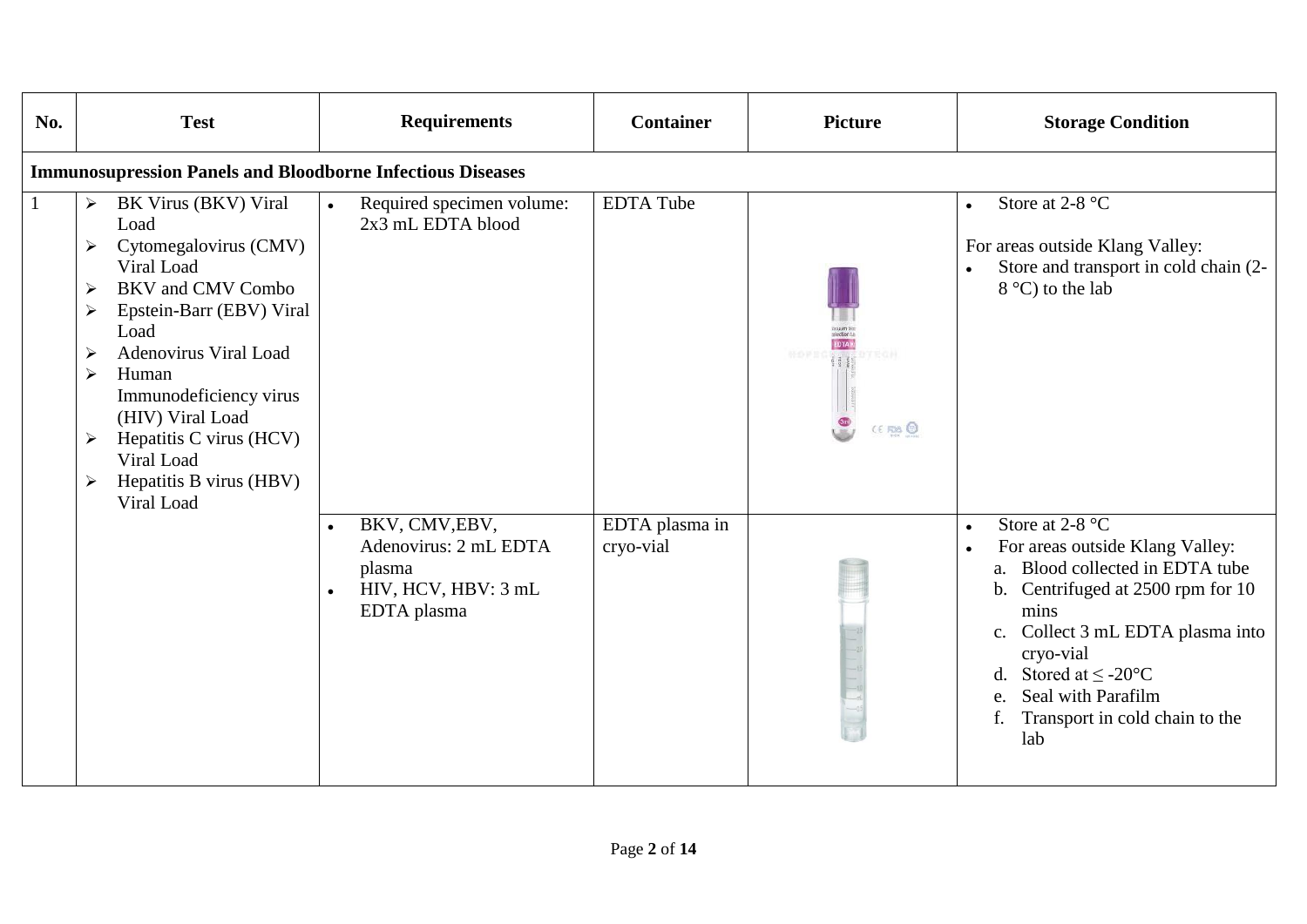| No.            | <b>Test</b>                                                                         | <b>Requirements</b>                                                                                                      | <b>Container</b>                                                    | <b>Picture</b>                       | <b>Storage and Transport Condition</b>                                                                                                                    |
|----------------|-------------------------------------------------------------------------------------|--------------------------------------------------------------------------------------------------------------------------|---------------------------------------------------------------------|--------------------------------------|-----------------------------------------------------------------------------------------------------------------------------------------------------------|
| $\overline{2}$ | CD4 Count and<br>$\blacktriangleright$<br>Haemoglobin<br><b>Concentration Assay</b> | Required specimen volume:<br>$\bullet$<br>3 mL EDTA blood                                                                | EDTA tube                                                           | DTECH<br>$\frac{3n}{2}$<br>CE FOIS O | Store at room temperature or at 2-<br>$\bullet$<br>8 °C for longer storage<br>Specimen must be reach lab within<br>$\bullet$<br>24 hours after collection |
| $\mathfrak{Z}$ | Quantiferon Monitor<br>➤<br>Quantiferon CMV<br>➤                                    | Quantiferon Monitor:<br>$\bullet$<br>3 mL heparinized blood<br>Quantiferon CMV:<br>$\bullet$<br>2x3 mL heparinized blood | Sodium Heparin<br>Tube/<br>Lithium Heparin<br>Tube<br>(without gel) |                                      | Do not store in fridge<br>$\bullet$<br>Keep at room temperature<br>$\bullet$<br>Specimen must reach lab within 12<br>$\bullet$<br>hours after collection  |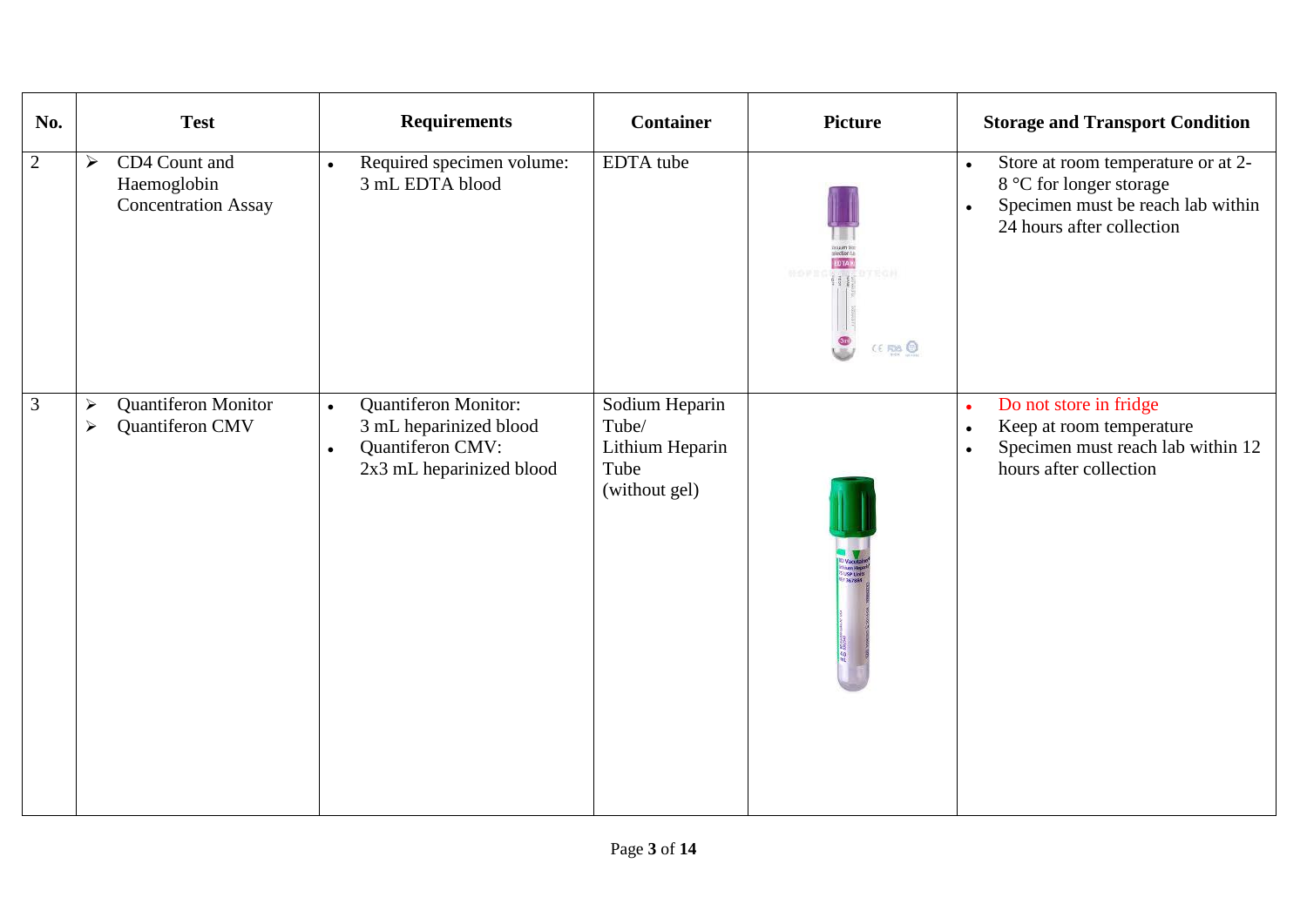| No.            | <b>Test</b>                                                     | <b>Requirements</b>                                                                                                                                                                                                                                                                                                                                                                                        | <b>Container</b>                                                    | <b>Picture</b>       | <b>Storage and Transport Condition</b>                                                    |  |  |  |  |  |
|----------------|-----------------------------------------------------------------|------------------------------------------------------------------------------------------------------------------------------------------------------------------------------------------------------------------------------------------------------------------------------------------------------------------------------------------------------------------------------------------------------------|---------------------------------------------------------------------|----------------------|-------------------------------------------------------------------------------------------|--|--|--|--|--|
|                | <b>Testing for Tuberculosis (TB)</b>                            |                                                                                                                                                                                                                                                                                                                                                                                                            |                                                                     |                      |                                                                                           |  |  |  |  |  |
| $\overline{4}$ | Mycobacterium<br>$\blacktriangleright$<br>tuberculosis (TB-PCR) | 3-5 mL heparinized blood<br>$\bullet$                                                                                                                                                                                                                                                                                                                                                                      | Sodium Heparin<br>Tube/<br>Lithium Heparin<br>Tube<br>(without gel) |                      | Store at 2-8 °C<br>$\bullet$<br>Transport in cold chain to the lab<br>$\bullet$           |  |  |  |  |  |
|                |                                                                 | 5 mL sputum /induced<br>$\bullet$<br>sputum<br>5 mL broncho-alveolar lavage<br>$\bullet$<br>(BAL)<br>5 mL tracheal wash<br>$\bullet$<br>10 mL urine<br>$\bullet$<br>5 mL pus from abscess<br>$\bullet$<br>5 mL synovial fluid<br>$\bullet$<br>5 mL pleural fluid<br>$\bullet$<br>Min 2 cm fresh tissue/ tissue<br>$\bullet$<br>biopsy (synovial biopsy,<br>endometrial biopsy, tissue<br>biopsy/scrapings) | Sterile universal<br>container                                      | $\frac{d}{d}$ in USA | Store at 2-8 $^{\circ}$ C<br>$\bullet$<br>Transport in cold chain to the lab<br>$\bullet$ |  |  |  |  |  |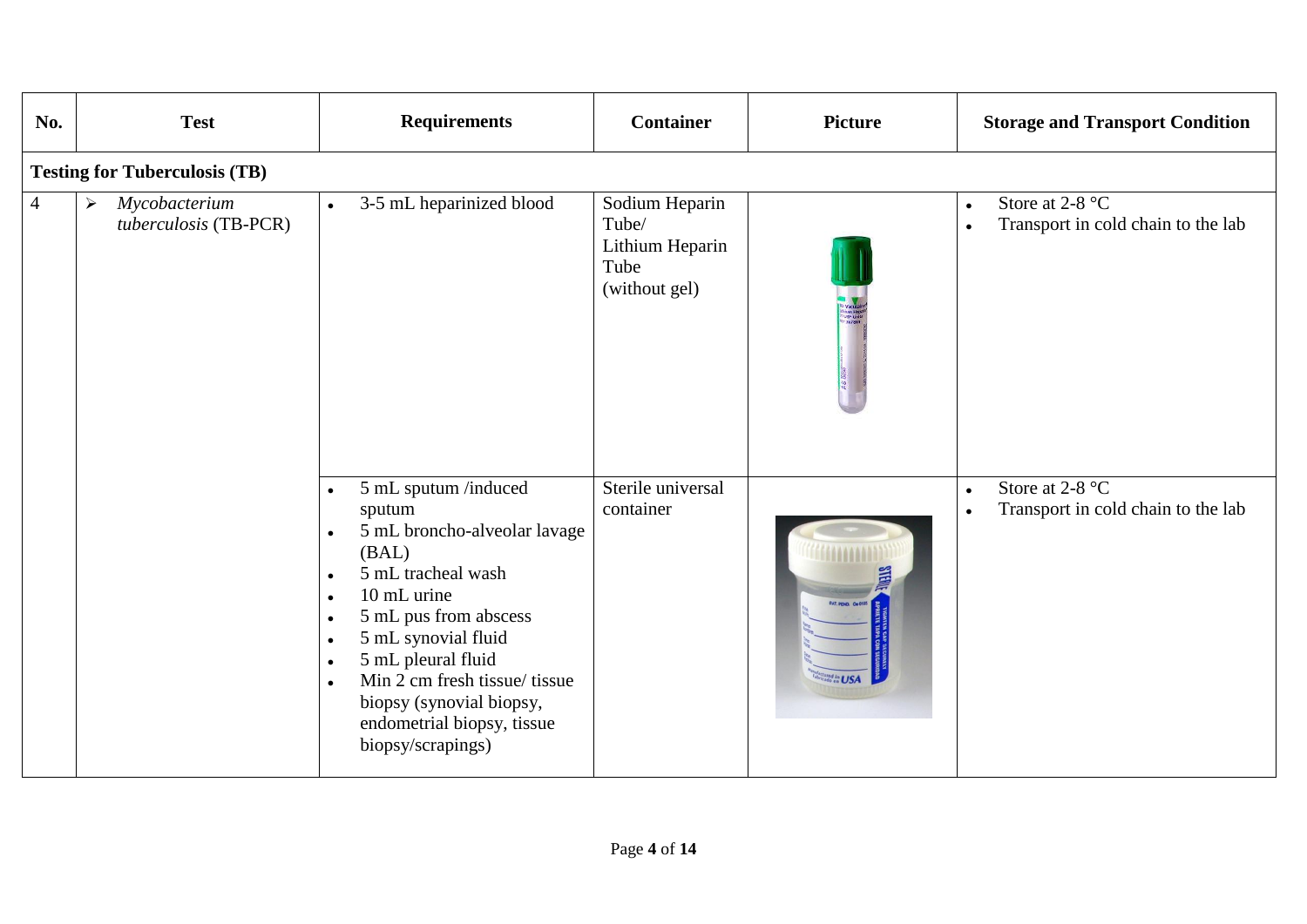| No. | <b>Test</b>                                                              | <b>Requirements</b>                                                                                                                                                                                                           | <b>Container</b>                                                    | <b>Picture</b> | <b>Storage and Transport Condition</b>                                                                                              |
|-----|--------------------------------------------------------------------------|-------------------------------------------------------------------------------------------------------------------------------------------------------------------------------------------------------------------------------|---------------------------------------------------------------------|----------------|-------------------------------------------------------------------------------------------------------------------------------------|
|     | Mycobacterium<br>$\blacktriangleright$<br>tuberculosis (TB-PCR)<br>cont. | 0.5-1 mL lymph node aspirate<br>$\bullet$<br>1-2 mL cerebrospinal fluid<br>$\bullet$<br>0.5-1 mL bone marrow<br>$\bullet$                                                                                                     | 25 mL sterile<br>universal<br>container                             |                | Store at $2-8$ °C<br>$\bullet$<br>Transport in cold chain to the lab                                                                |
| 5   | T-Spot TB<br>$\blacktriangleright$                                       | Adults and children 10 years old<br>$\bullet$<br>and over:<br>6 mL heparinized blood<br>Children 2-9 years old:<br>$\bullet$<br>4 mL heparinized blood<br>Children below 2 years old:<br>$\bullet$<br>2 mL heparinized blood. | Sodium Heparin<br>Tube/<br>Lithium Heparin<br>Tube<br>(without gel) |                | Do not store in fridge<br>$\bullet$<br>Keep at room temperature and send<br>$\bullet$<br>within 24 hours, not more than 30<br>hours |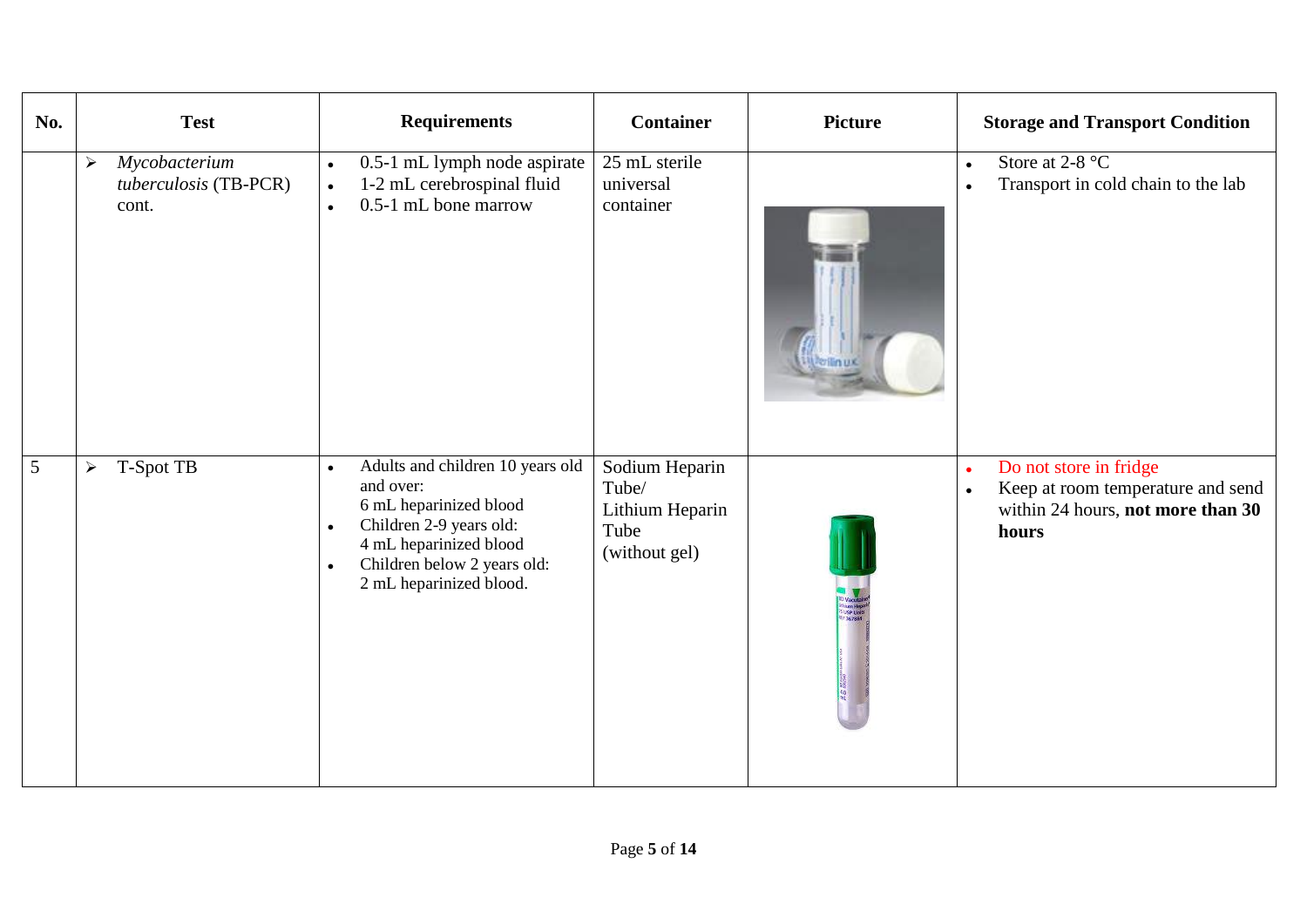| No. | <b>Test</b>                                          | <b>Requirements</b>                                                                                                                                                                                                                    | <b>Container</b>                                                    | <b>Picture</b>          | <b>Storage and Transport Condition</b>                                                                                                                                                                                                                            |
|-----|------------------------------------------------------|----------------------------------------------------------------------------------------------------------------------------------------------------------------------------------------------------------------------------------------|---------------------------------------------------------------------|-------------------------|-------------------------------------------------------------------------------------------------------------------------------------------------------------------------------------------------------------------------------------------------------------------|
| 6   | Quantiferon TB Gold<br>$\blacktriangleright$<br>Plus | 6 mL heparinized blood<br>$\bullet$                                                                                                                                                                                                    | Sodium Heparin<br>Tube/<br>Lithium Heparin<br>Tube<br>(without gel) |                         | Sample may be kept at room<br>$\bullet$<br>temperature up to 3 hours<br>For $>$ 3 hours, keep at 2-8 $^{\circ}$ C<br>$\bullet$<br>For area outside Klang Valley,<br>$\bullet$<br>sample must be sent as soon as<br>possible and must reach lab within<br>24 hours |
|     |                                                      | For onsite incubation:<br>1 mL blood in each QFT<br>$\bullet$<br>tubes<br>incubate within 8 hrs at 37 $^{\circ}$ C<br>$\bullet$<br>for 16-24 hrs<br>Centrifuge 3000 x g, 15 mins<br>$\bullet$<br>Keep at 2-8 $^{\circ}$ C<br>$\bullet$ | Quantiferon TB<br>Gold Plus tubes                                   | ce<br>BBB<br><b>CER</b> | Must reach lab within 72 hours<br>$\bullet$                                                                                                                                                                                                                       |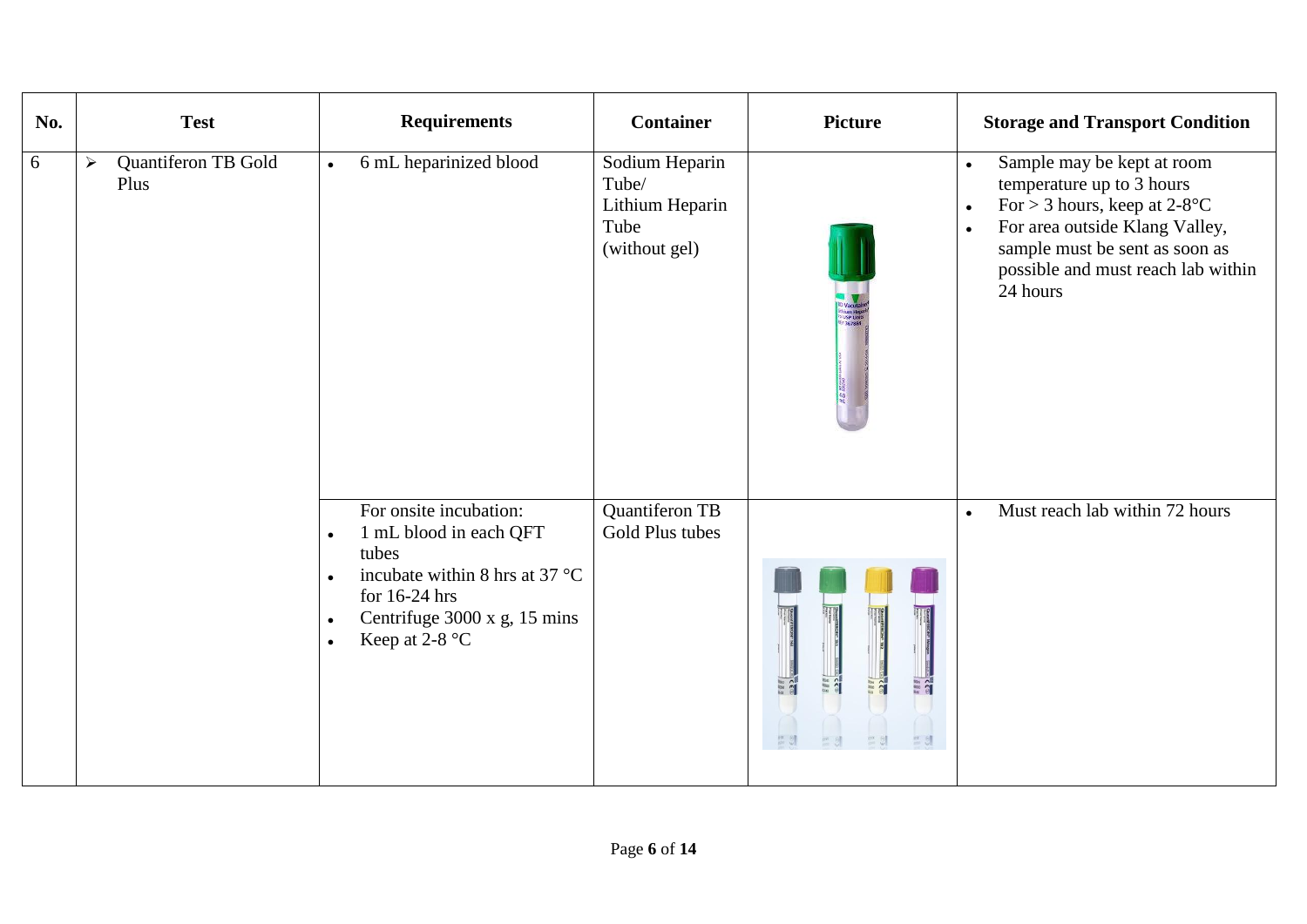| No.            | <b>Test</b>                                                                                                                | <b>Requirements</b>            | <b>Container</b>        | <b>Picture</b> | <b>Storage and Transport Condition</b>                                                                                                                                                                                                                                                                                                              |  |  |  |  |  |
|----------------|----------------------------------------------------------------------------------------------------------------------------|--------------------------------|-------------------------|----------------|-----------------------------------------------------------------------------------------------------------------------------------------------------------------------------------------------------------------------------------------------------------------------------------------------------------------------------------------------------|--|--|--|--|--|
|                | <b>Mycology Testing</b>                                                                                                    |                                |                         |                |                                                                                                                                                                                                                                                                                                                                                     |  |  |  |  |  |
| $\overline{7}$ | Aspergillus<br>$\blacktriangleright$<br>Galactomannan Assay<br>Aspergillus fumigatus<br>$\blacktriangleright$<br>IgG Assay | 3 mL whole blood<br>$\bullet$  | Plain tube              | NO AN<br>PLAIN | Store at 2-8 °C for longer storage<br>$\bullet$<br>Transport in cold chain to the lab<br>$\bullet$                                                                                                                                                                                                                                                  |  |  |  |  |  |
|                |                                                                                                                            | $600 \mu L$ serum<br>$\bullet$ | cryo-vial/serum<br>vial |                | Store at 2-8 °C for longer storage<br>$\bullet$<br>Transport in cold chain to the lab<br>$\bullet$<br>For areas outside Klang Valley:<br>a. Blood collected in plain tube<br>b. Centrifuged at 2500 rpm for 10<br>mins<br>c. Collect 3 mL serum into cryo-<br>vial<br>Stored at -20°C or -80°C<br>d.<br>Transport in cold chain to the<br>e.<br>lab |  |  |  |  |  |
|                | Aspergillus<br>$\blacktriangleright$<br>Galactomannan Assay                                                                | 1 mL BAL<br>$\bullet$          | Universal<br>container  |                | Store at 2-8 °C<br>$\bullet$<br>Transport in cold chain to the lab<br>$\bullet$                                                                                                                                                                                                                                                                     |  |  |  |  |  |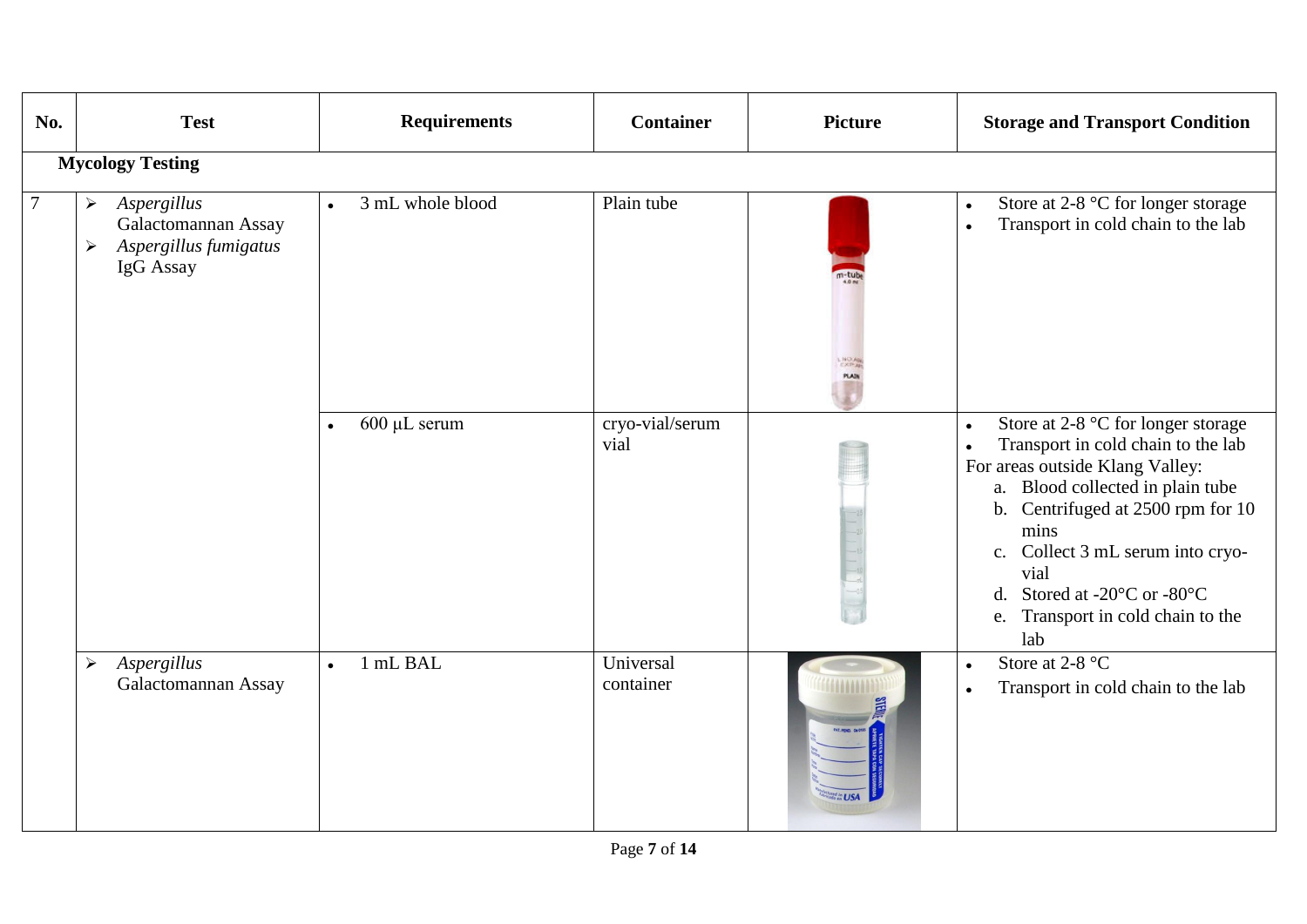| No. | <b>Test</b>                                                                                                                                                                                                               | <b>Requirements</b>                                                                                                       | <b>Container</b> | <b>Picture</b> | <b>Storage and Transport Condition</b>                                                                                                                                          |
|-----|---------------------------------------------------------------------------------------------------------------------------------------------------------------------------------------------------------------------------|---------------------------------------------------------------------------------------------------------------------------|------------------|----------------|---------------------------------------------------------------------------------------------------------------------------------------------------------------------------------|
| 8   | Molecular identification<br>$\blacktriangleright$<br>of fungi (internal<br>transcribed spacer<br>region) and bacteria (16S<br>rRNA or 50S rRNA)<br>Molecular identification<br>≻<br>of bacteria (16S rRNA or<br>50S rRNA) | Pure culture of fungi on<br>$\bullet$<br>appropriate agar<br>Pure culture of bacteria on<br>$\bullet$<br>appropriate agar | Agar plate       |                | Store at 2-8 $^{\circ}$ C<br>$\bullet$<br>Transport in cold chain to the lab<br>$\bullet$                                                                                       |
|     | <b>Sexually Transmitted Diseases and Women Health Screening</b>                                                                                                                                                           |                                                                                                                           |                  |                |                                                                                                                                                                                 |
| 9   | <b>Essential Screening Panel</b><br>➤<br>$(STI-7)$<br><b>Genital Ulcer Screening</b><br>➤<br>Panel<br><b>Sexually Transmitted</b><br>➤<br><b>Infections Combo Panel</b><br>$(STI-14)$                                     | 5 mL urine<br>$\bullet$                                                                                                   | Urine container  |                | Store at 2-8 °C for longer storage<br>$\bullet$<br>For areas outside Klang Valley:<br>Store at 2-8 $^{\circ}$ C<br>$\bullet$<br>Transport in cold chain to the lab<br>$\bullet$ |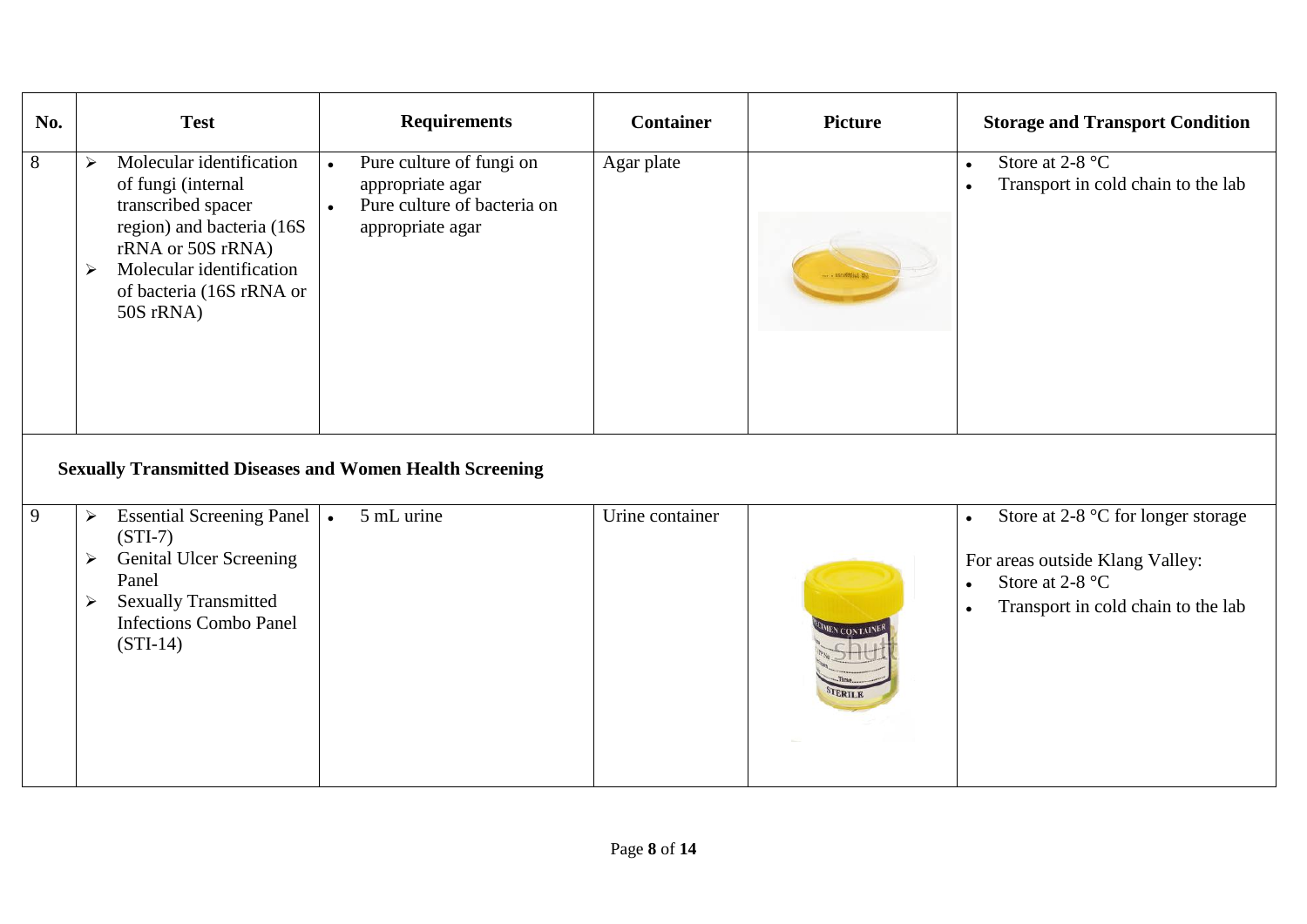| No. | <b>Test</b>                                                                                                                                                                                                                                  | <b>Requirements</b>                                                               | <b>Container</b>                                                                                                                                                                                                  | <b>Picture</b> | <b>Storage and Transport Condition</b>                                                                                                                                                 |
|-----|----------------------------------------------------------------------------------------------------------------------------------------------------------------------------------------------------------------------------------------------|-----------------------------------------------------------------------------------|-------------------------------------------------------------------------------------------------------------------------------------------------------------------------------------------------------------------|----------------|----------------------------------------------------------------------------------------------------------------------------------------------------------------------------------------|
| 10  | <b>Essential Screening Panel</b><br>$\blacktriangleright$<br>$(STI-7)$<br><b>Genital Ulcer Screening</b><br>$\blacktriangleright$<br>Panel<br>Combo Panel (STI-14)<br>➤<br>Premium Panel<br>➤<br>HPV DNA genotyping<br>$\blacktriangleright$ | Genital swab specimen<br>$\bullet$<br>(urethral, vaginal, rectal and<br>cervical) | Dacron <sup>®-</sup> ,<br>$\bullet$<br>rayon-tipped<br>plastic swab<br>eNAT PM 2<br>$\bullet$<br>mL Regular<br>Applicator<br>Swab<br>$\bullet$<br>specimen<br><b>Collection Kit</b><br>• UTM with<br>flocked swab |                | Store in 2-8°C for longer storage<br>$\bullet$<br>For areas outside Klang Valley:<br>Store at 2-8 $\mathrm{^{\circ}C}$<br>$\bullet$<br>Transport in cold chain to the lab<br>$\bullet$ |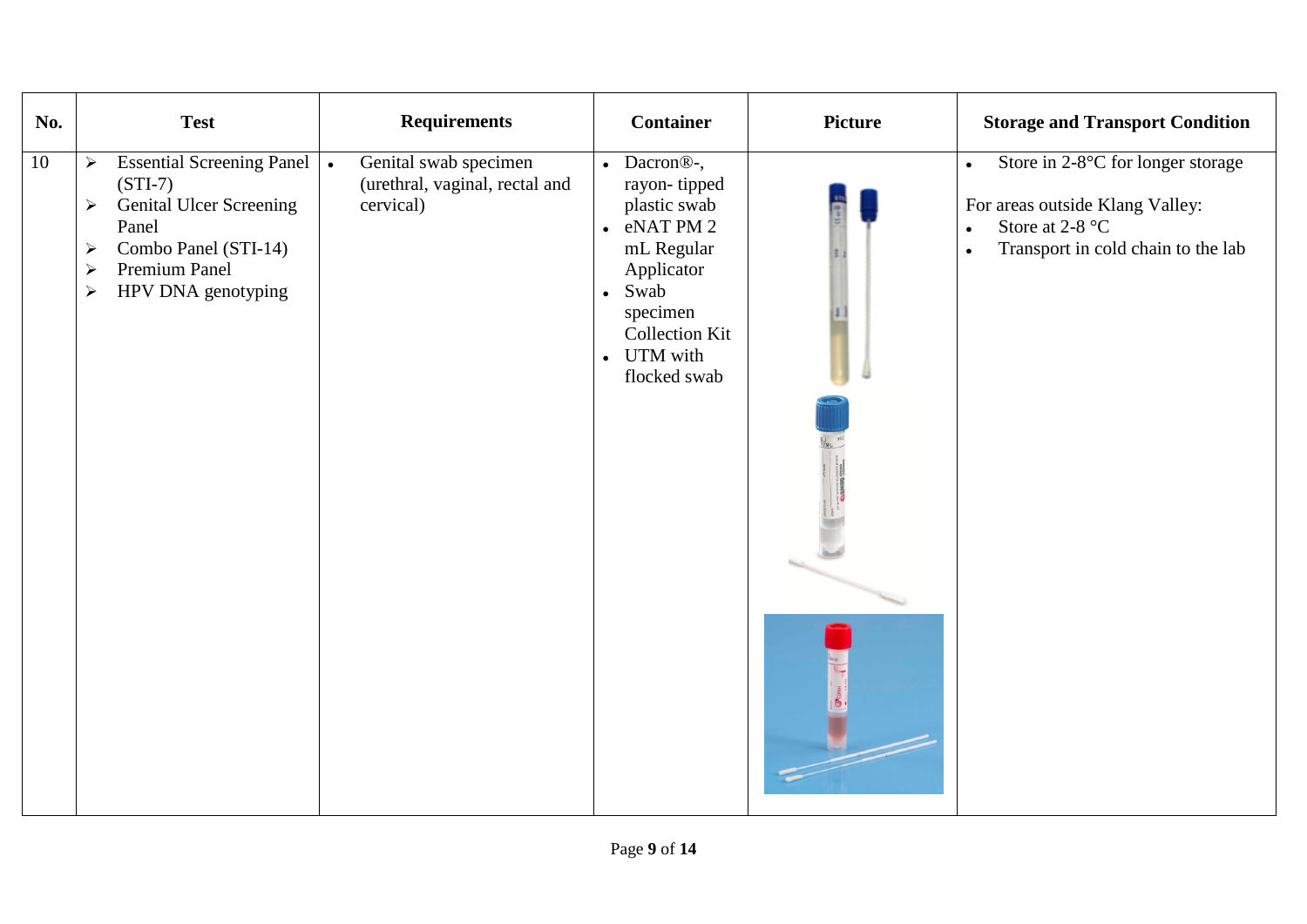| No.             | <b>Test</b>                                                                                                                                                                                                                                                   | <b>Requirements</b>                                          | <b>Container</b>                | <b>Picture</b> | <b>Storage and Transport Condition</b>                                                                                                                                                                                |
|-----------------|---------------------------------------------------------------------------------------------------------------------------------------------------------------------------------------------------------------------------------------------------------------|--------------------------------------------------------------|---------------------------------|----------------|-----------------------------------------------------------------------------------------------------------------------------------------------------------------------------------------------------------------------|
| 11              | Essential Screening Panel   .<br>$\blacktriangleright$<br>$(STI-7)$<br><b>Genital Ulcer Screening</b><br>$\blacktriangleright$<br>Panel<br>Combo Panel (STI-14)<br>$\blacktriangleright$<br>Premium Panel<br>$\blacktriangleright$<br>HPV DNA genotyping<br>➤ | Liquid based cytology<br>specimen<br>(ThinPrep and SurePath) | ThinPrep/<br>SurePath brush     | IPATH          | Store at $2-8$ °C<br>$\bullet$<br>Transport in cold chain to the lab<br>$\bullet$<br>For areas outside Klang Valley:<br>Store at 2-8 $^{\circ}$ C<br>$\bullet$<br>Transport in cold chain to the lab<br>$\bullet$     |
| $\overline{12}$ | Human Papillomavirus<br>$\blacktriangleright$<br>(HPV) Screening Assay                                                                                                                                                                                        | Swab using careBrush<br>$\bullet$                            | careHPV<br>Collection<br>Medium |                | Store at room temperature/ $2-8$ °C<br>$\bullet$<br>for longer storage<br>For areas outside Klang Valley:<br>Store and transport at room<br>$\bullet$<br>temperature<br>samples can be kept up to 5 days<br>$\bullet$ |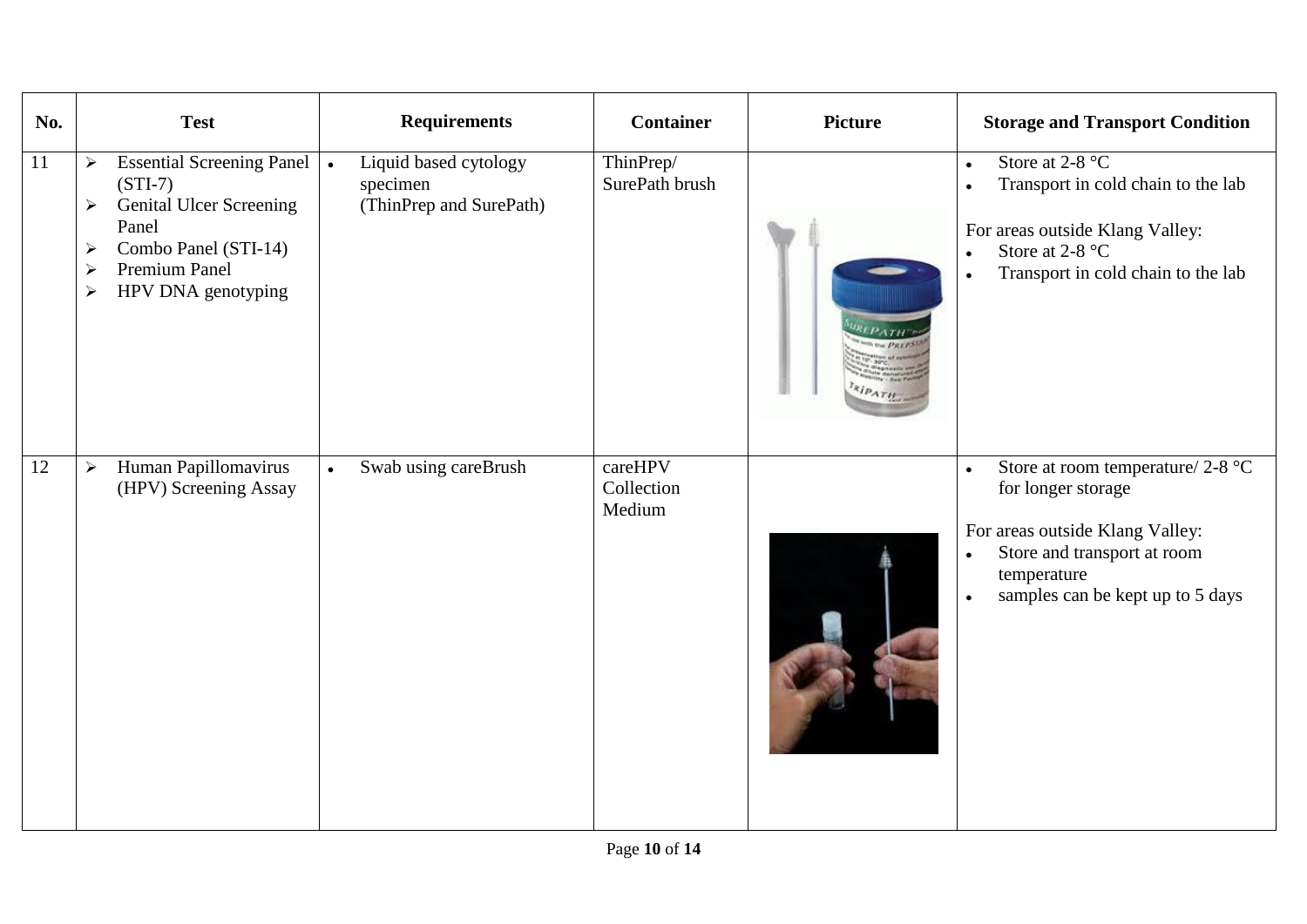| No. | <b>Test</b>                                                                                                                                                                                                                                                                                                                                                                                                                                                        | <b>Requirements</b>                                                                                                       | <b>Container</b>                                                                                                                                   | <b>Picture</b> | <b>Storage and Transport Condition</b>                                                                                                                                                                                                                                                                                                                                                                                                                                |
|-----|--------------------------------------------------------------------------------------------------------------------------------------------------------------------------------------------------------------------------------------------------------------------------------------------------------------------------------------------------------------------------------------------------------------------------------------------------------------------|---------------------------------------------------------------------------------------------------------------------------|----------------------------------------------------------------------------------------------------------------------------------------------------|----------------|-----------------------------------------------------------------------------------------------------------------------------------------------------------------------------------------------------------------------------------------------------------------------------------------------------------------------------------------------------------------------------------------------------------------------------------------------------------------------|
|     | <b>Gastrointestinal Panel</b>                                                                                                                                                                                                                                                                                                                                                                                                                                      |                                                                                                                           |                                                                                                                                                    |                |                                                                                                                                                                                                                                                                                                                                                                                                                                                                       |
| 13  | Rapid PCR for<br>$\blacktriangleright$<br><b>Gastrointestinal Pathogen</b><br>Panel (RPGPP)<br><b>Gastrointestinal Pathogen</b><br>≻<br>Full Panel (GPP)<br><b>Gastrointestinal Pathogen</b><br>$\blacktriangleright$<br>Assay-Bacteria I Panel<br><b>Gastrointestinal Pathogen</b><br>≻<br>Assay- Bacteria II Panel<br><b>Gastrointestinal Pathogen</b><br>➤<br><b>Assay- Virus Panel</b><br><b>Gastrointestinal Pathogen</b><br>≻<br><b>Assay-Parasite Panel</b> | Stool sample<br>$\bullet$                                                                                                 | Stool container                                                                                                                                    |                | Send directly to laboratory, if delay<br>$\bullet$<br>of more than 2 hour anticipated;<br>storage of specimens:<br>- Within 24-48 hours:<br>Refrigerate at 2°C-8°C<br>- More than 48 hours:<br>Frozen in $\leq$ -20 $^{\circ}$ C<br>(Note: freezing and thawing of the<br>$\bullet$<br>specimen may cause loss of activity<br>due to degradation of the toxins.)<br>For areas outside Klang Valley:<br>Store at $-20^{\circ}$ C<br>Transport in cold chain to the lab |
|     | <b>Respiratory Panels</b>                                                                                                                                                                                                                                                                                                                                                                                                                                          |                                                                                                                           |                                                                                                                                                    |                |                                                                                                                                                                                                                                                                                                                                                                                                                                                                       |
| 14  | <b>Respiratory Full Panel</b><br>≻<br>Assay (RP26)<br><b>Respiratory Panel Assay-</b><br>Virus Panel 1<br><b>Respiratory Panel Assay-</b><br>$\blacktriangleright$<br>Virus Panel 2<br><b>Respiratory Panel Assay-</b><br>≻<br>Virus Panel 3<br>Respiratory Panel Assay-<br>Viral Panel (RV19)<br><b>Respiratory Panel Assay-</b><br><b>Bacterial Panel (RB7)</b>                                                                                                  | Nasopharyngeal aspirate<br>$\bullet$<br>Nasopharyngeal swab<br>$\bullet$<br>Bronchoalveolar lavage<br>$\bullet$<br>Sputum | eNAT PM 2<br>mL Regular<br>Applicator<br>UTM with<br>flocked swab<br><b>ESwab</b><br><b>UTM</b> with<br>Flexible<br>Minitip<br><b>Flocked Swab</b> |                | Store at 2-8 °C<br>$\bullet$<br>Transport in cold chain to the lab<br>$\bullet$                                                                                                                                                                                                                                                                                                                                                                                       |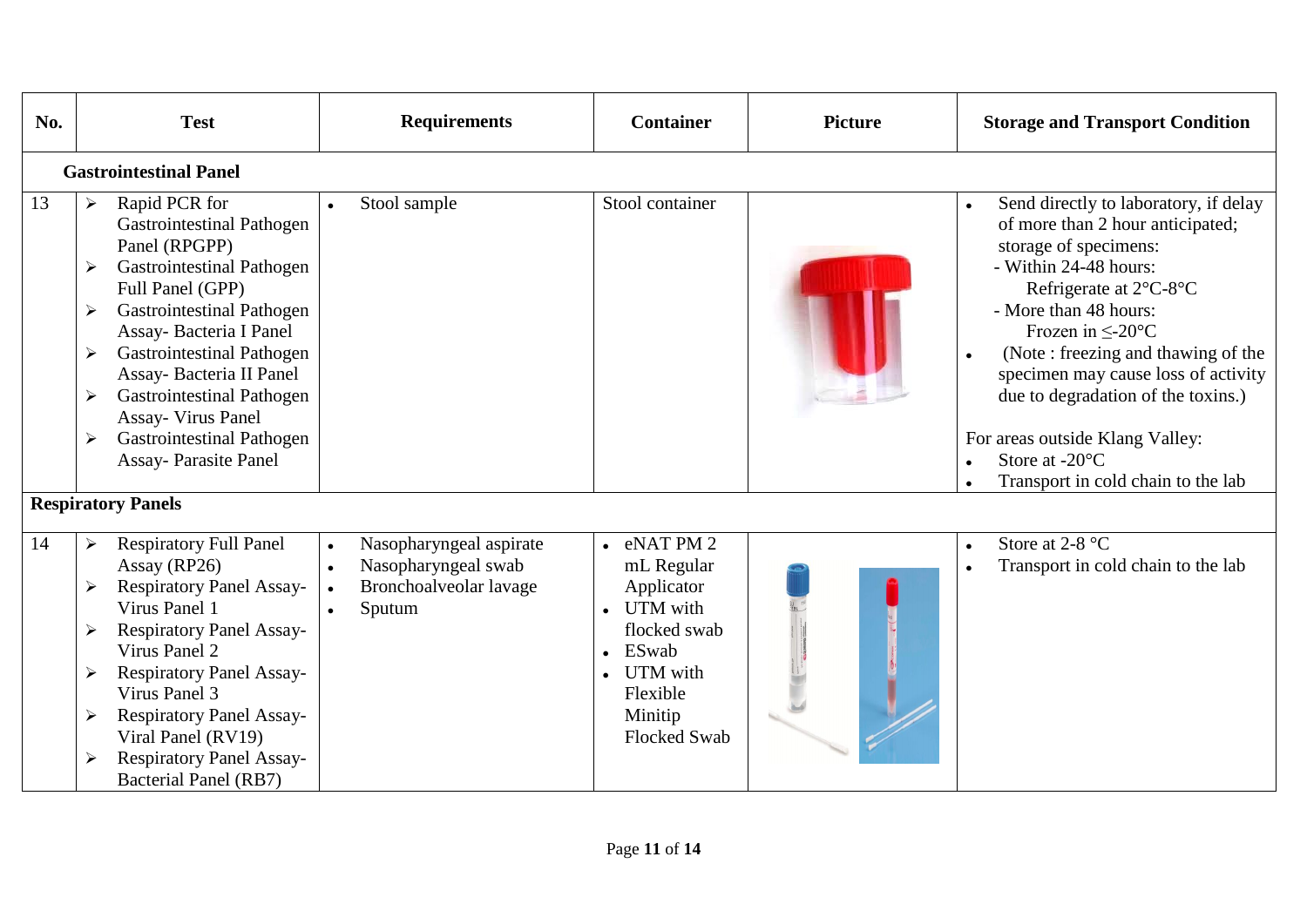| No. | <b>Test</b>                                                           | <b>Requirements</b>           | <b>Container</b>        | <b>Picture</b>                                                                                                                | <b>Storage and Transport Condition</b>                                                                                                                                                                                                                                                                                              |
|-----|-----------------------------------------------------------------------|-------------------------------|-------------------------|-------------------------------------------------------------------------------------------------------------------------------|-------------------------------------------------------------------------------------------------------------------------------------------------------------------------------------------------------------------------------------------------------------------------------------------------------------------------------------|
|     | <b>Other Infectious Diseases Panels</b>                               |                               |                         |                                                                                                                               |                                                                                                                                                                                                                                                                                                                                     |
| 15  | Dengue, Chikungunya<br>$\blacktriangleright$<br>and Zika RT-PCR Assay | 5 mL EDTA blood<br>$\bullet$  | <b>EDTA Tube</b>        | $\begin{array}{c} \text{stochastic}\\ \text{EDTA} \end{array}$<br>DTECH.<br><b>HOPE</b><br>$\frac{6}{3}$<br>$CE$ Figs $\odot$ | Store at 2-8 °C for long term<br>$\bullet$<br>storage<br>For areas outside Klang Valley:<br>Transport in cold-chain                                                                                                                                                                                                                 |
|     |                                                                       | 2 mL EDTA plasma<br>$\bullet$ | cryo-vial/serum<br>vial |                                                                                                                               | Store at 2-8 °C<br>$\bullet$<br>For areas outside Klang Valley:<br>Blood collected in EDTA tube<br>$\bullet$<br>Centrifuged at 2500 rpm for 10<br>$\bullet$<br>mins<br>Collect 3 mL EDTA plasma into<br>$\bullet$<br>cryo-vial<br>Stored at -20°C or -80°C<br>$\bullet$<br>Seal with Parafilm<br>Transport in cold chain to the lab |
|     |                                                                       | 3 mL Urine<br>$\bullet$       | Urine container         | MEN CONTAINE                                                                                                                  | For areas outside Klang Valley:<br>Transport in cold-chain                                                                                                                                                                                                                                                                          |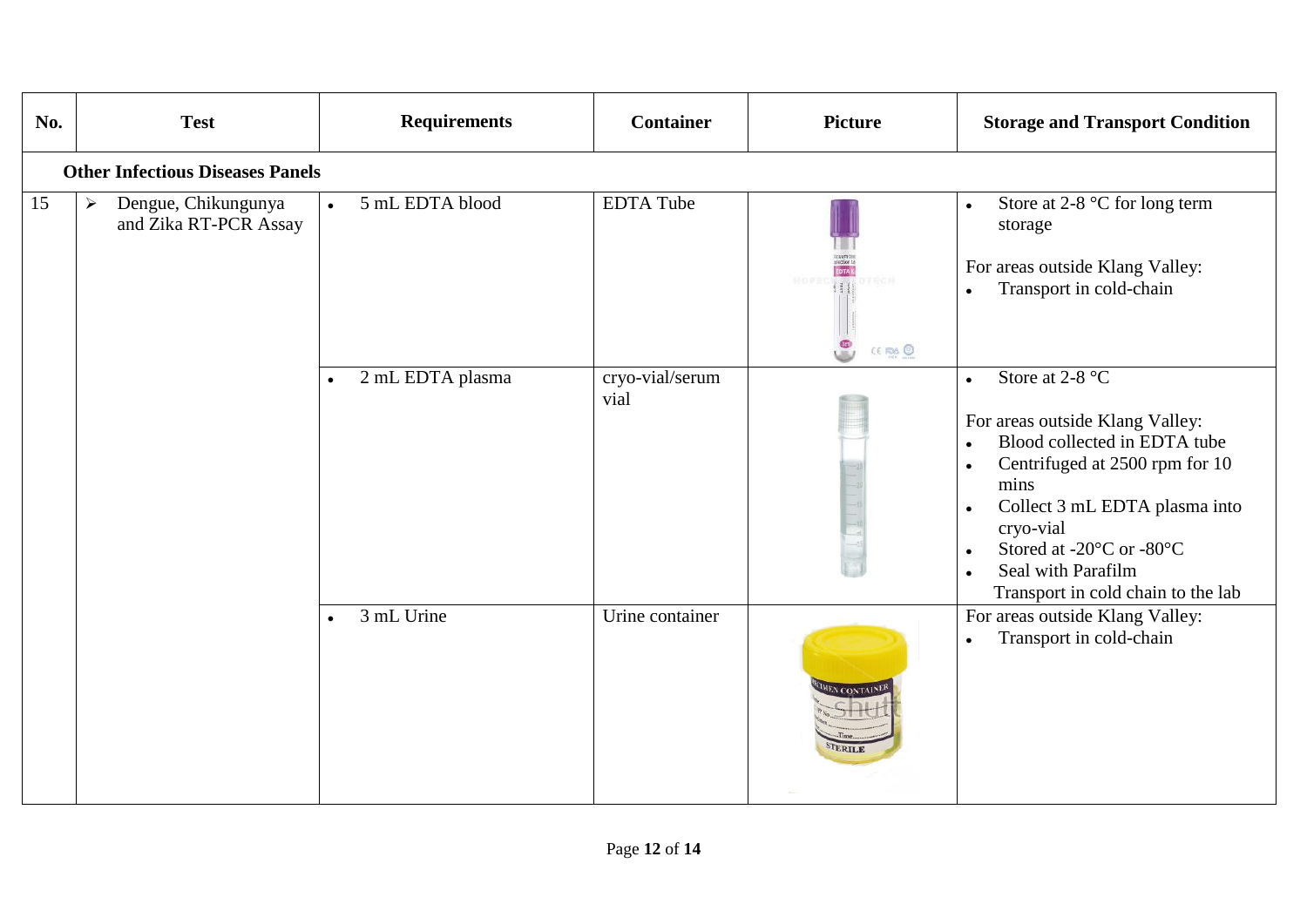| No.             |                       | <b>Test</b>                                                          | <b>Requirements</b>                                                                                                                                                  | <b>Container</b>                        | <b>Picture</b> | <b>Storage and Transport Condition</b>                                                                                                                                                                                                                                                                                       |
|-----------------|-----------------------|----------------------------------------------------------------------|----------------------------------------------------------------------------------------------------------------------------------------------------------------------|-----------------------------------------|----------------|------------------------------------------------------------------------------------------------------------------------------------------------------------------------------------------------------------------------------------------------------------------------------------------------------------------------------|
| 16              | ➤                     | Rapid PCR for<br>Meningitis/Encephalitis<br>Panel (ME)               | 0.2-0.4 mL cerebrospinal<br>$\bullet$<br>fluid (CSF)                                                                                                                 | 25 mL sterile<br>universal<br>container |                | Store at $2-8$ °C<br>$\bullet$<br>Transport in cold chain to the lab<br>$\bullet$                                                                                                                                                                                                                                            |
| $\overline{17}$ | $\blacktriangleright$ | Rapid PCR for Blood<br><b>Culture Identification</b><br>Panel (BCID) | 1 mL of sample from positive<br>$\bullet$<br>blood culture (Eg: BioMerieux<br><b>BACT/ALERT Blood Culture</b><br>Bottles, BD Bectec Blood<br><b>Culture Bottles)</b> | <b>Blood culture</b><br>bottle          |                | Use sterile syringe.<br>$\bullet$<br>Wipe the Bactec bottles head with<br>$\bullet$<br>70 % alcohol prior to take the<br>positive culture if not sending the<br>whole culture bottle.<br>Transfer into sterile container.<br>$\bullet$<br>Transport to lab for testing as soon<br>$\bullet$<br>as the blood culture positive |